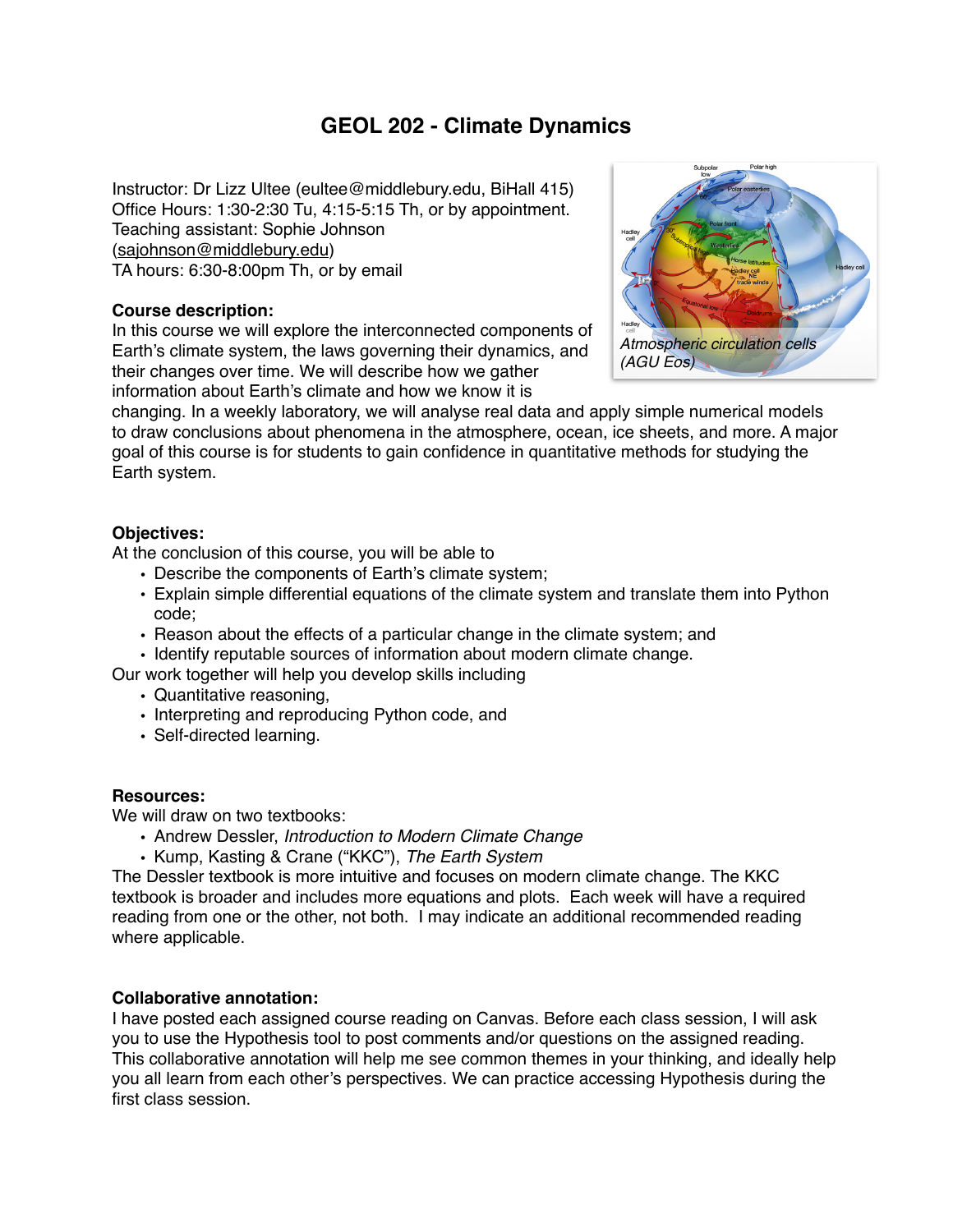### **Assessment and grading:**

We will use frequent check-ins, not all of which will be graded, to gauge progress and evolving needs. Example assessments could include

- Short in-class writing assignments ("minute papers"),
- Surveys,
- Group exercises and brief presentations,
- Online annotation of readings,
- Lab sheets,
- Problem sets, and
- Reflective writing

Your course mark will be assigned according to the suggested weighting and ranges listed below. **You will set and self-assess goals for your participation in learning within this class.**

| 60% Assignments (6)                            |
|------------------------------------------------|
| 20% Participatory learning                     |
| <b>15%</b> Class preparation (inc. annotation) |
| <b>5%</b> Lab participation                    |
|                                                |

|      | <b>Course mark Numerical range</b> |
|------|------------------------------------|
| A    | 93-100                             |
| А-   | 90-92                              |
| B+   | 87-89                              |
| в    | 83-86                              |
| В-   | 80-82                              |
| $C+$ | 77-79                              |
| C    | 73-76                              |
| C-   | 68-72                              |
| D    | 55-67                              |
| F    | <50                                |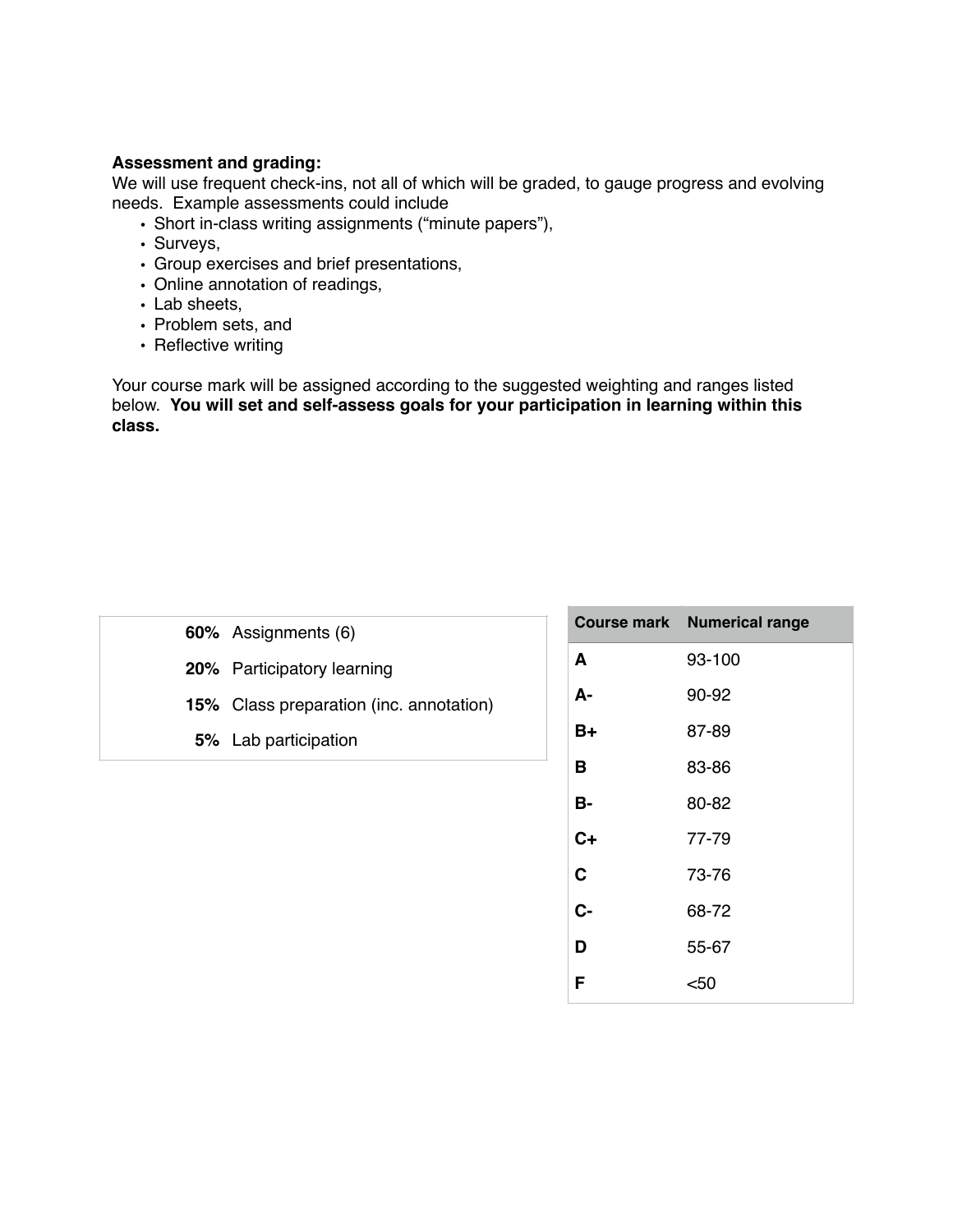## **Course schedule:**

Below is a course schedule, subject to adjustments according to our class needs and wants. Required course readings have an annotation assignment on Canvas, due \*before\* we discuss the topic in class. It is essential to do the assigned preparation, as we will spend class time building on these resources.

| <b>Week</b>   | <b>Topic</b>                                 | <b>Reading</b>      | Lab                                                     | <b>Due</b>                                         |
|---------------|----------------------------------------------|---------------------|---------------------------------------------------------|----------------------------------------------------|
| $2/14 - 2/18$ | Course intro +<br>computational basics       | Dessler Ch 1        | Python, Jupyter,<br>Climlab installation                | Participatory<br>learning plan                     |
| $2/21 - 2/25$ | What is the climate<br>system                | Dessler Ch 2        | Visualizing global<br>data                              | Assignment 1<br>(Friday 25th)                      |
| $2/28 - 3/4$  | Earth's energy budget 1:<br>blackbody        | Dessler Ch 3        | Modelling the<br>global energy<br>budget                |                                                    |
| $3/7 - 3/11$  | Energy budget 2: an<br>absorbing atmosphere  | Dessler Ch 4        | Elementary<br>greenhouse<br>models                      | Assignment 2<br>(Tuesday 8th)                      |
| $3/14 - 3/18$ | Greenhouse effect +<br>carbon cycle          | Dessler Ch 5        | Climate sensitivity<br>and feedback                     | Assignment 3<br>(Friday 18th)                      |
| $3/21 - 3/25$ | <b>SPRING BREAK</b>                          |                     |                                                         |                                                    |
| $3/28 - 4/1$  | Radiative forcing +<br>feedbacks             | Dessler Ch 6        | Exploring global<br>temperature &<br>precipitation data | Participatory<br>learning check-in<br>(Friday 1st) |
| $4/4 - 4/8$   | Structure & circulation of<br>the atmosphere | KKC Ch 4            | Density<br>stratification and<br>mixing                 | Assignment 4<br>(Tuesday 5th)                      |
| $4/11 - 4/15$ | Structure & circulation of<br>the ocean      | KKC Ch <sub>5</sub> | El Niño - Southern<br>Oscillation data                  | Assignment 5<br>(Friday 15th)                      |
| $4/18 - 4/22$ | Long-term climate<br>regulation              | KKC Ch 12           | Insolation and<br>orbital parameters                    |                                                    |
| $4/25 - 4/29$ | Modern climate change<br>observations        | Dessler Ch 7        | Transient warming<br>after doubling CO2                 | Assignment 6<br>(Tuesday 26th)                     |
| $5/2 - 5/6$   | Future climate change                        | Dessler Ch 8        | Negotiating our<br>global climate<br>future             | WCS prep sheet<br>(Thursday 5th)                   |
| $5/9 - 5/13$  | Climate change impacts &<br>action           | Dessler Ch 9        | Course response<br>forms                                | Participatory<br>learning memo<br>(Wednesday 10th) |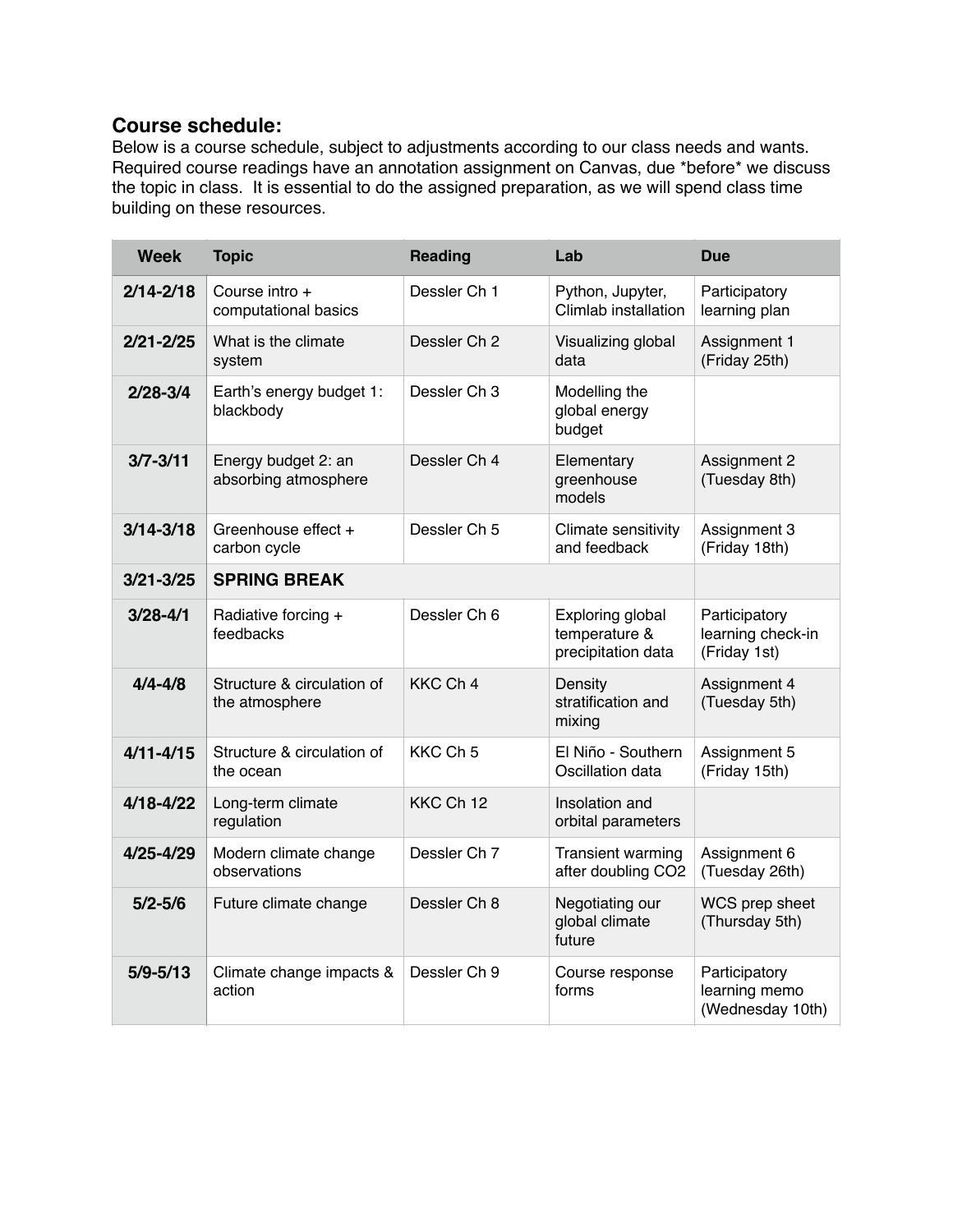## **Policies & resources**

#### **What to bring to class**

A notebook, pen, and laptop (for lab). In-class activities will often ask you to write things down. Numerical modelling and data exploration labs will be on the computer, and it is probably easiest for you to use your own laptop. Sometimes we will do numerical modeling and data exploration in class as well.

#### **How to participate in class**

There are lots of ways to be an active participant in class. Here are some options for how you can participate, according to what best suits your style:

- Sharing your ideas and questions with the class
- Making space for others to contribute to class discussions
- Posting thoughtful questions and comments in our online spaces (Canvas, Hypothesis, etc.)
- Working together with classmates on graded assignments
- Attending office hours
- Discussing class material with friends and family outside of class

You will be responsible for setting and assessing your own goals for class participation. Keep track of these goals; you will report them to me in the last week of class.

#### **Honor Code**

I am required to remind you that this course is subject to the Undergraduate Honor System (go.middlebury.edu/honorcode). Plagiarism, cheating, duplication of work, and falsifying data are all prohibited under the Code. I do encourage you to work together on assignments and labs; simply ensure that you each write up your own version of anything you hand in unless otherwise specified, and make note of anyone you worked with. I also encourage you to consult the course materials and the scientific literature to inform your work; simply ensure you cite as required by the Code. I tend to use APA style citation, but I'm not too picky. If you are confused about a point relating to the Honor Code, including any troubles with attribution, please come and talk to me.

#### **Late work**

Some assignments, such as annotating readings in Hypothesis or completing an in-class writing exercise, are very specific to what we're doing in class on a given day, so it doesn't really make sense to turn them in late. Those cannot be turned in late, but we will drop your lowest score for annotation assignments.

For bigger assignments, I would like to have everyone's work as close to the deadline as possible so that I can return it to you with feedback as fast as possible. Plus, when you hand things in on time, you can move on to handling other important things in your life. To balance flexibility and structure, I will offer a budget of 5 free late days for everyone, to be used across the semester, on larger assignments. I will have Canvas track late days automatically. After all late days are used up, further late submissions will incur a penalty of 10% per day. If you know you need to use up lots of late days, get in touch and we can discuss a plan.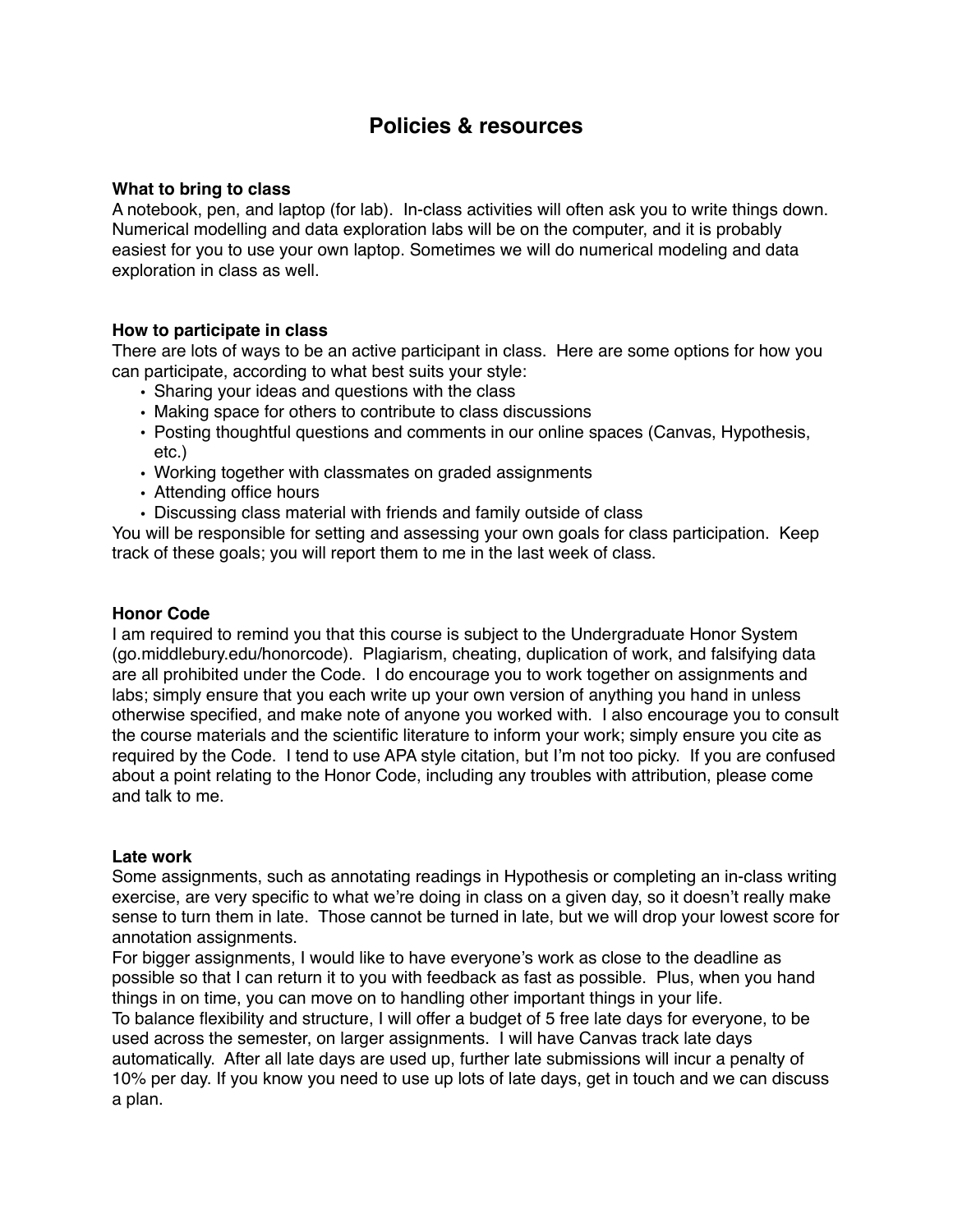#### **Extra credit**

In the interest of an equitable grading approach for everyone in class, I don't give individual opportunities for extra credit. Sometimes, really cool and unexpected events that relate directly to our course will come up in the middle of the semester. In that case, I might entice you to participate in those events by announcing an extra credit opportunity to the whole class. In general, if you are worried about your course mark, please get in touch with me to make a plan.

#### **Attendance**

It is my goal to provide you with an excellent learning environment in class. I hope you will attend every class in order to benefit from that environment. Please contact me if you know you will be missing more than two regular class sessions or one lab session. If you miss several sessions and I don't hear from you, I will contact you so we can make a plan together.

Although I am anticipating some disruption to our class due to COVID, please note that in general I will not be able to offer a synchronous Zoom option on days when class is held in person. Please plan to be in touch with your classmates and the TA to catch up on anything you miss during class periods when you can't attend due to COVID.

#### **Communication expectations**

Cultivating a healthy work-life balance helps me keep doing work I love for the long term. I encourage you to consciously create your best schedule as well. Part of that, for me, means not checking email outside of College business hours. That means that it might take up to 36 hours (or more on the weekend) to get a response to an email you send me. If you really need a faster response, the best thing to do is to stop by my office (MBH 415). You can also try sending an email with [URGENT] in the subject line. The best time to discuss course questions is during office hours or a scheduled appointment.

#### **Extenuating circumstances**

Life happens. There are lots of circumstances that can make it hard to learn: food insecurity, health concerns, and family crises, to name just a few. If you are struggling, please do reach out to me, your student life Dean, or to another trusted advisor on campus so that we can connect you with resources to support you. I will do what I can to ensure you have what you need and can focus on learning.

#### **Mental health services**

I encourage you to seek help anytime you need it. The office of Health and Wellness can provide free and confidential mental health evaluations, urgent care, group therapy, medication management, and referrals to off-campus providers. This year, Middlebury Counseling is prioritizing as-needed services, in many cases offering appointments on the same day they're requested. I am not a qualified mental health provider, but I can direct you to additional resources on campus as needed.